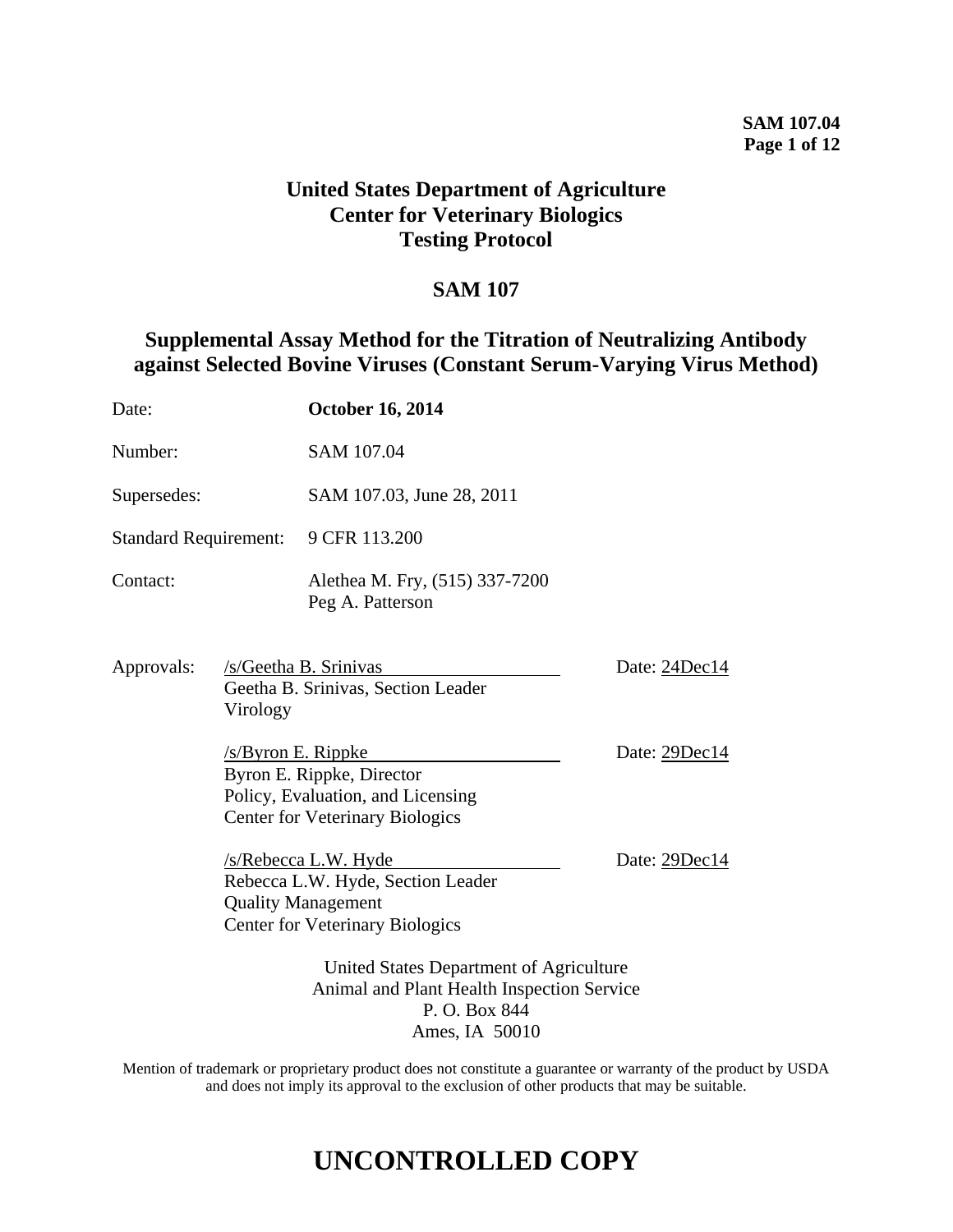## **Table of Contents**

- **1. Introduction**
- **2. Materials**
	- **2.1 Equipment/instrumentation**
	- **2.2 Reagents/supplies**
- **3. Preparation for the Test**
	- **3.1 Personnel qualifications/training**
	- **3.2 Preparation of equipment/instrumentation**
	- **3.3 Preparation of reagents/control procedures**
	- **3.4 Preparation of the Test Serum Samples**
- **4. Performance of the Test**
- **5. Interpretation of the Test Results**
- **6. Report of Test Results**
- **7. References**
- **8. Summary of Revisions**

**Appendices**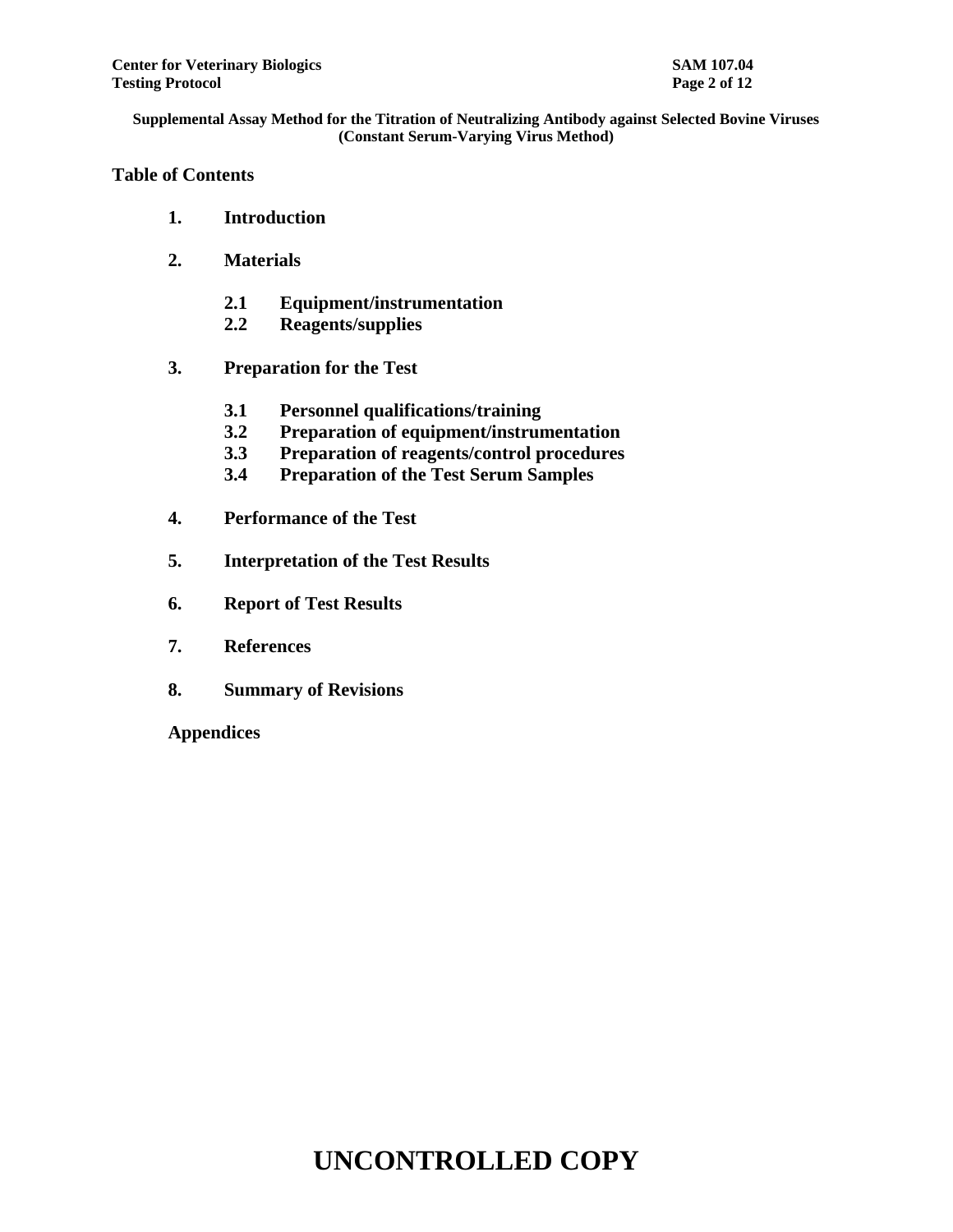## **1. Introduction**

This Supplemental Assay Method (SAM) describes an *in vitro* serum neutralization (SN) assay test method to determine the neutralization index (NI) against bovine rhinotracheitis virus (IBR), bovine virus diarrhea (BVD) Type 1 and Type 2, parainfluenza ( $PI_3$ ), or bovine respiratory syncytial virus (BRSV).

## **2. Materials**

## **2.1 Equipment/instrumentation**

Equivalent equipment or instrumentation may be substituted for any brand name listed below.

- **2.1.1** Incubator,  $36^{\circ} \pm 2^{\circ}$ C,  $5\% \pm 1\%$  CO<sub>2</sub>, high humidity
- **2.1.2** Vortex mixer
- **2.1.3** Microscope, inverted light
- **2.1.4** Microscope, fluorescent

2.1.5 Micropipettor, 200-µL, 1000-µL single channel, 5- to 50-µL x 12-channel, and tips

- **2.1.6** Water bath
- **2.1.7** Centrifuge and rotor

## **2.2 Reagents/supplies**

Equivalent reagents or supplies may be substituted for any brand name listed below. All reagents and supplies must be sterile.

## **2.2.1** Indictor Virus

- $\bullet$  IBR
- BVD Type 1
- BVD Type 2
- $\bullet$  PI<sub>3</sub>
- BRSV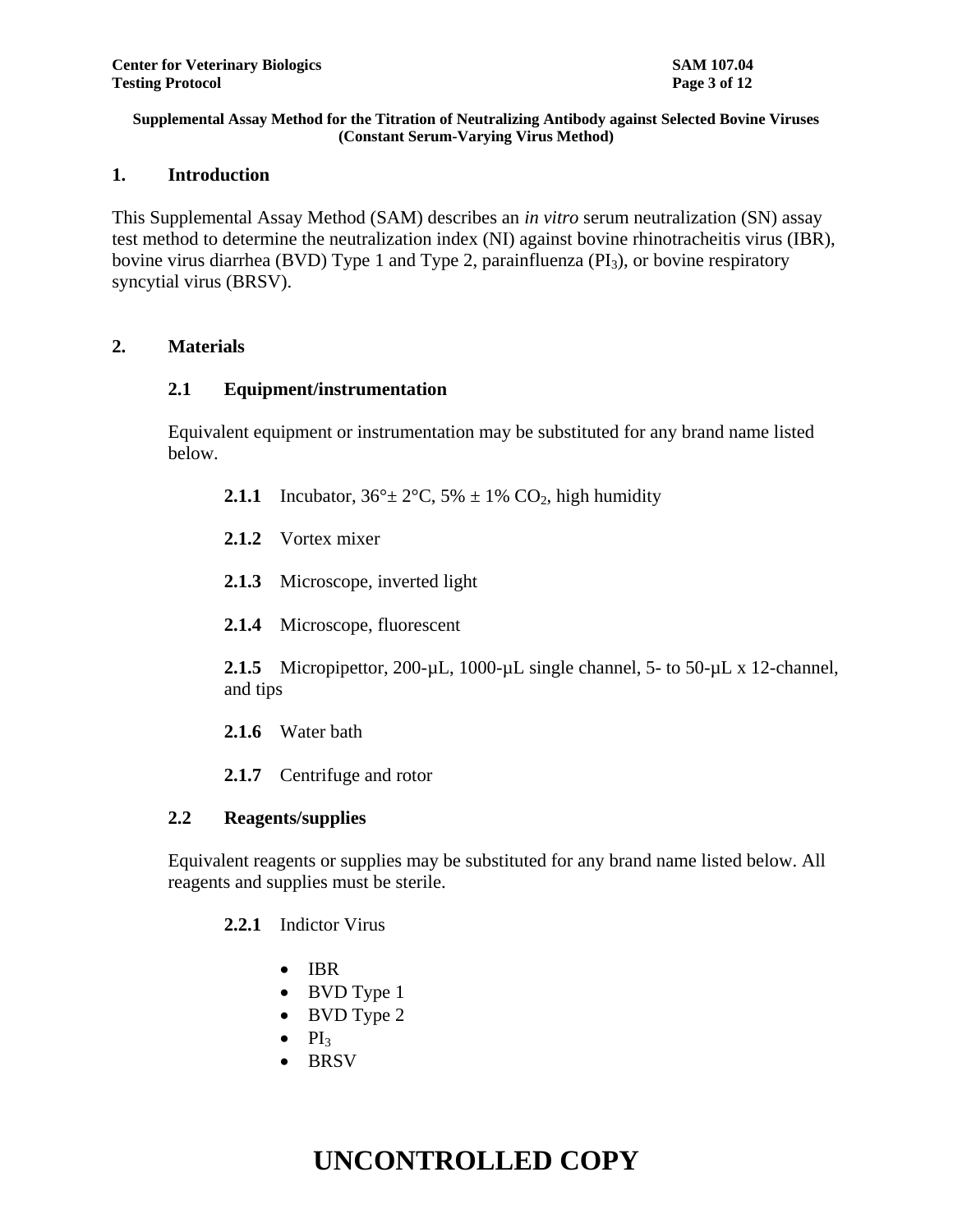**2.2.2** Cell cultures free of extraneous agents as tested by title 9, *Code of Federal Regulations*, (9 CFR):

**1.** Madin-Darby bovine kidney (MDBK) cells used for IBR and PI<sub>3</sub> SN testing

**2.** Bovine Turbinate (BT) used for BVD Type 1 and Type 2 testing

**3.** Embryonic bovine lung (EBL) cells used for BRSV testing

**2.2.3** Minimum essential medium (MEM) (National Centers for Animal Health (NCAH) Media #20030)

**1.** 9.61 g MEM with Earles salts without bicarbonate

**2.**  $2.2$  g sodium bicarbonate (NaHCO<sub>3</sub>)

**3.** Dissolve **Sections 2.2.3(1) and 2.2.3(2)** with 900 mL deionized water (DI).

**4.** Add 5 g lactalbumin hydrolysate or edamine to 10 mL DI. Heat to  $60^\circ \pm 2^\circ$ C until dissolved. Add to **Section 2.2.3(3)** with constant stirring.

**5.** Q.S. to 1000 mL with DI; adjust pH to 6.8-6.9 with 2N hydrochloric acid (HCl).

- **6.** Sterilize through a 0.22-µm filter.
- **7.** Aseptically add:

**a.** 10 mL L-glutamine **b.** 50 µg/mL gentamicin sulfate

**8.** Store at 4°± 2°C.

## **2.2.4** Growth Medium

- **1.** 900 mL of MEM
- **2.** Aseptically add 100 mL gamma-irradiated fetal bovine serum (FBS)
- **3.** Store at 4°± 2°C.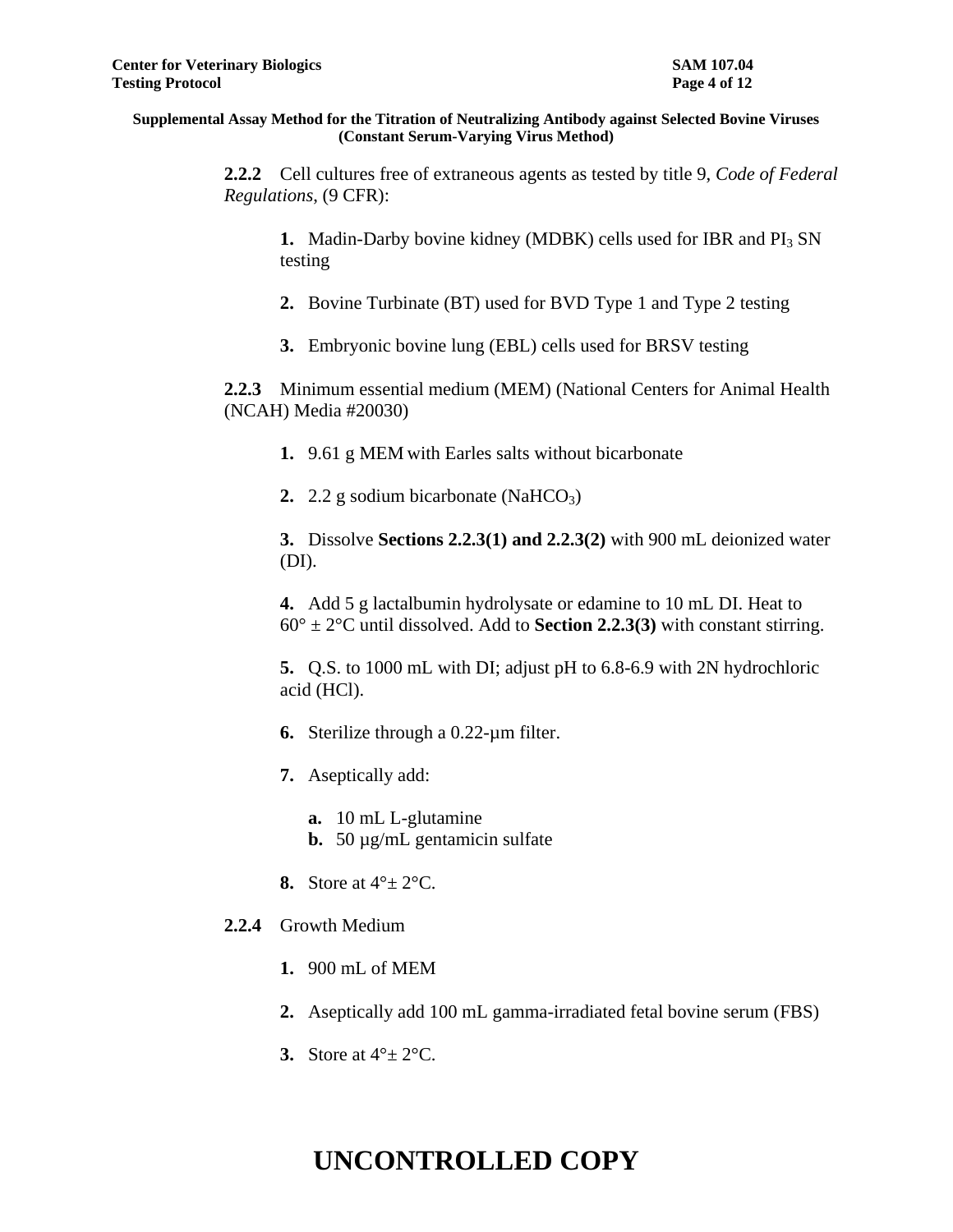- **2.2.5** Maintenance Media
	- **1.** 980 mL of MEM
	- **2.** Aseptically add 20 mL gamma-irradiated FBS.
	- **3.** Store at  $4^\circ \pm 2^\circ \text{C}$ .
- **2.2.6** Monoclonal antibodies (MAb)
	- **1.** Anti-BVD Type 1 MAb
	- **2.** Anti-BVD Type 2 MAb

**2.2.7** Anti-mouse fluorescein isothiocyanate labeled conjugate (Anti-Mouse Conjugate)

- **2.2.8** 80% Acetone
	- **1.** 80 mL acetone
	- **2.** 20 mL DI
	- **3.** Store at room temperature  $(23^\circ \pm 2^\circ \text{C})$ .
- **2.2.9** 0.01 M Phosphate buffered saline (PBS)
	- **1.** 1.33 g sodium phosphate, dibasic, anhydrous  $(Na_2HPO_4)$
	- **2.** 0.22 g sodium phosphate, monobasic, monohydrate (NaH<sub>2</sub>PO<sub>4</sub>•H<sub>2</sub>O)
	- **3.** 8.5 g sodium chloride (NaCl)
	- **4.** Q.S. to 1000 mL with DI.
	- **5.** Adjust pH to 7.2-7.6 with 0.1 N sodium hydroxide (NaOH) or 2N HCl.
	- **6.** Sterilize by autoclaving at 15 psi,  $121^\circ \pm 2^\circ \text{C}$  for  $35 \pm 5$  minutes.
	- **7.** Store at  $4^\circ \pm 2^\circ \text{C}$ .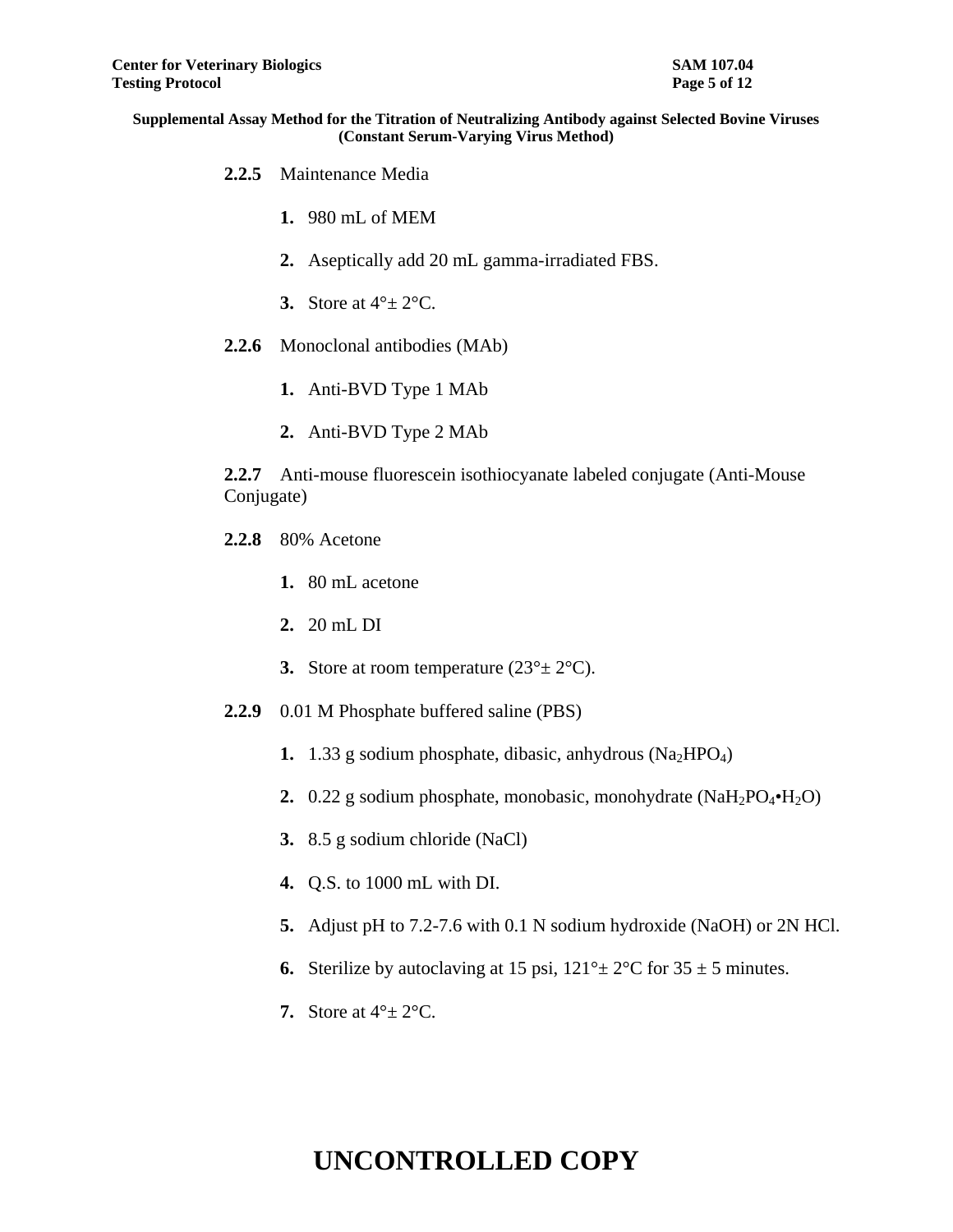**2.2.10** FBS negative for IBR, BVD, PI<sub>3</sub>, and BRSV antibodies

**2.2.11** Cell culture plate, 96-well

**2.2.12** Polystyrene tube, 17 x 100-mm

**2.2.13** Serological pipette, 10-mL

**2.2.14** Plastic wash bottle, 500-mL

#### **3. Preparation for the Test**

#### **3.1 Personnel qualifications/training**

Personnel must have training in antibody titration assays, cell culture maintenance, and in the principles of aseptic techniques.

#### **3.2 Preparation of equipment/instrumentation**

- **3.2.1** On day of test initiation, set a water bath at  $36^{\circ} \pm 2^{\circ}$ C.
- **3.2.2** On day of test initiation, set a water bath at  $56^{\circ} \pm 2^{\circ}$ C.

#### **3.3 Preparation of reagents/control procedures**

**3.3.1** Two days prior to test initiation, seed 96-well cell culture plates with MDBK cells, in Growth Medium, at a cell count that will produce a confluent monolayer after 2 days of incubation at  $36^{\circ} \pm 2^{\circ}$ C in a CO<sub>2</sub> incubator. These become the MDBK Test Plates.

**3.3.2** One day prior to test initiation, seed 96-well cell culture plates with BT cells, in Growth Medium, at a cell count that will produce a confluent monolayer after 1 day of incubation at  $36^{\circ} \pm 2^{\circ}$ C in a CO<sub>2</sub> incubator. These become the BT Test Plates.

**3.3.3** On the day of the test initiation, seed 96-well cell culture plates with EBL cells, in Growth Medium. These become the EBL Test Plates.

**3.3.4** On the day of test initiation, rapidly thaw a vial of an appropriate Indicator Virus in a  $36^{\circ}$  ±  $2^{\circ}$ C water bath. The number of dilutions depends upon the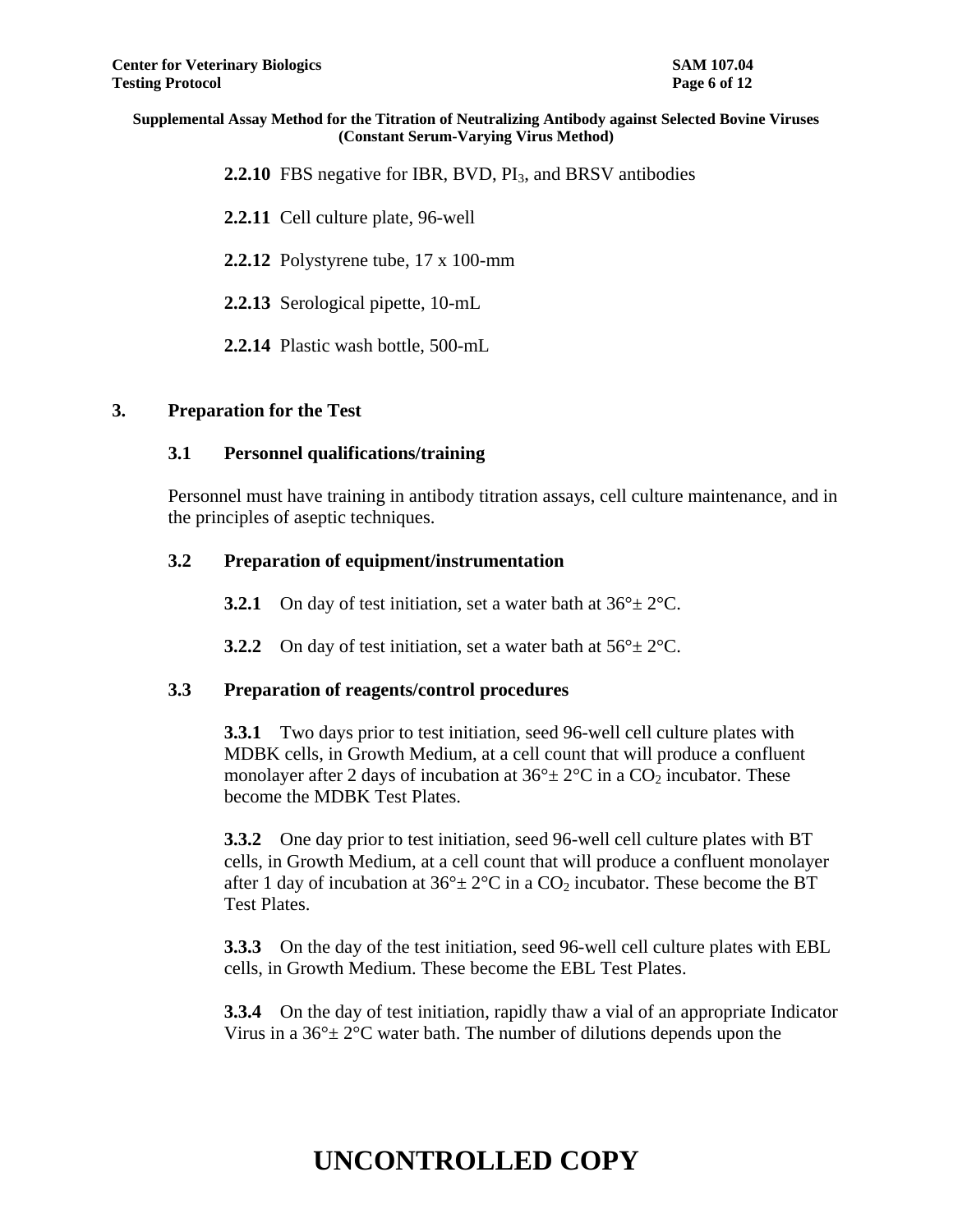predetermined titer of the Indicator Virus. Prepare serial tenfold dilutions as follows:

**1.** Pipette 9.0 mL of MEM with a serological pipette into 8, 17 x 100-mm polystyrene tubes labeled  $10^{-1}$  to  $10^{-8}$ .

**2.** Transfer 1.0 mL of an Indicator Virus to the  $10^{-1}$  tube; mix by vortexing. Discard the pipette.

**3.** Transfer 1.0 mL from the  $10^{-1}$  tube to the  $10^{-2}$  tube; mix by vortexing. Discard the pipette.

**4.** Repeat **Section 3.3.4(3)** for each of the subsequent dilutions, transferring 1.0 mL from the previous dilution to the next dilution.

**3.3.5** On the day of BT Test Plate examination, dilute Anti-BVD MAb and Anti-Mouse Conjugate in PBS according to the manufacturer's recommendations.

## **3.4 Preparation of the Test Serum Samples**

On day of test initiation, heat-inactivate all Test Sera in a  $56^{\circ} \pm 2^{\circ}$ C water bath for  $30 + 5$  minutes.

## **4. Performance of the Test**

**4.1** Add 150 µL/well of an undiluted Test Serum into a column of a 96-well cell culture plate, which becomes the Dilution Plate (**Appendix I**).

**4.2** Add 150 µL/well of FBS into a column of a Dilution Plate.

**4.3** Add 150 µL/well of the last 4 dilutions of the Indicator Virus to a row of the Dilution Plate.

**4.4** Mix by tapping the edge of the Dilution Plate with fingers. Incubate for  $60 \pm 10$ minutes at room temperature to allow for neutralization of the Indicator Virus.

**4.5** At the end of the incubation period, decant Growth Medium from the MDBK Test Plates.

## **Note: The Growth Media is not removed from the BT and EBL Test Plates.**

**4.6** Inoculate 50 µL/well of each Virus-serum mixture into 5 wells/dilution of the appropriate Test Plate (**Appendix II**)**.**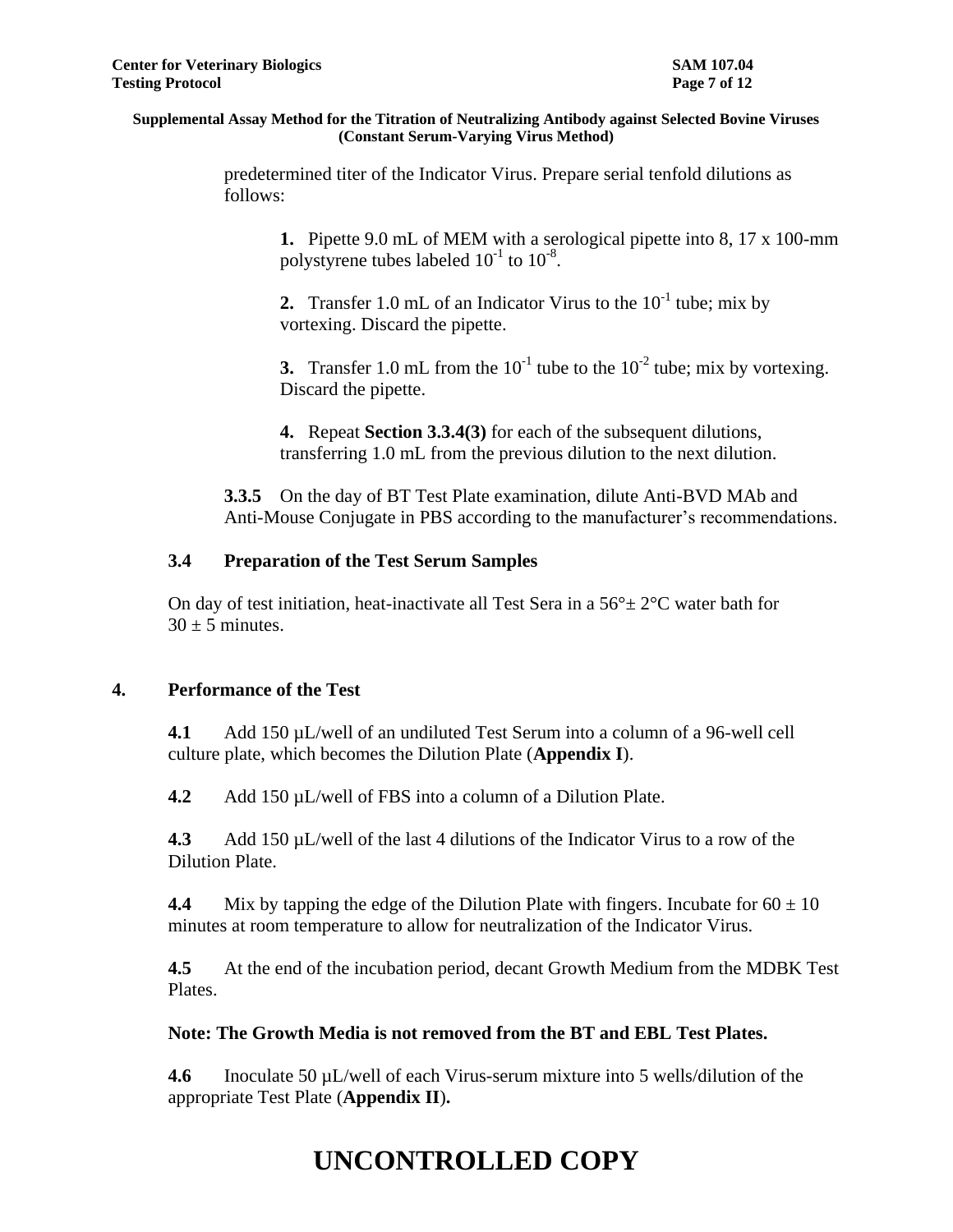## **Note: MDBK Test Plates are used to determine the SN titer against IBR and PI3. BT Test Plates are used for BVD. EBL Test Plates are used for BRSV.**

**4.7** Maintain 5 or more wells on each Test Plate as uninoculated cell controls.

**4.8** Inoculate 25 µL/well of the last 4 dilutions of the appropriate Indicator Virus to 5 wells/dilution as an endpoint titration.

**4.9** Incubate MDBK Test Plates for  $60 \pm 10$  minutes at  $36^{\circ} \pm 2^{\circ}$ C in a CO<sub>2</sub> incubator.

**4.10** Add 200 µL/well of Maintenance Medium to all wells (**do not remove virusserum inoculum**) of the MDBK Test Plate.

**4.11** Incubate the MDBK and BT Test Plates for 4 days ± 12 hours postinoculation at  $36^\circ \pm 2^\circ \text{C}$  in a CO<sub>2</sub> incubator.

**4.12** Incubate the EBL Test Plate for 6 days  $\pm$  12 hours postinoculation at 36 $\degree$  ± 2 $\degree$ C in a  $CO<sub>2</sub>$  incubator.

**4.13** At the end of the incubation period, examine the wells with an inverted light microscope. Record the number of wells/dilution showing any characteristic CPE for IBR, PI<sub>3</sub>, or BRSV for Test Serum, FBS, and Indicator Viruses.

**4.14** An indirect fluorescent antibody technique (IFA) is conducted to determine the SN titer against BVD as follows:

**4.14.1** Decant media from the BT Test Plates.

**4.14.2** Fill wells with 80% Acetone.

**4.14.3** Incubate at room temperature for  $15 \pm 5$  minutes.

**4.14.4** Decant the 80% Acetone from the BT Test Plate; air dry at room temperature.

**4.14.5** Pipette 50 µL/well of a diluted Anti-BVD MAb into a BT Test Plate; incubate for  $45 \pm 15$  minutes at room temperature.

**4.14.6** Rinse by filling the wells completely with PBS; decant the liquid.

**4.14.7** Repeat **Section 4.14.6** for a total of 2 washes.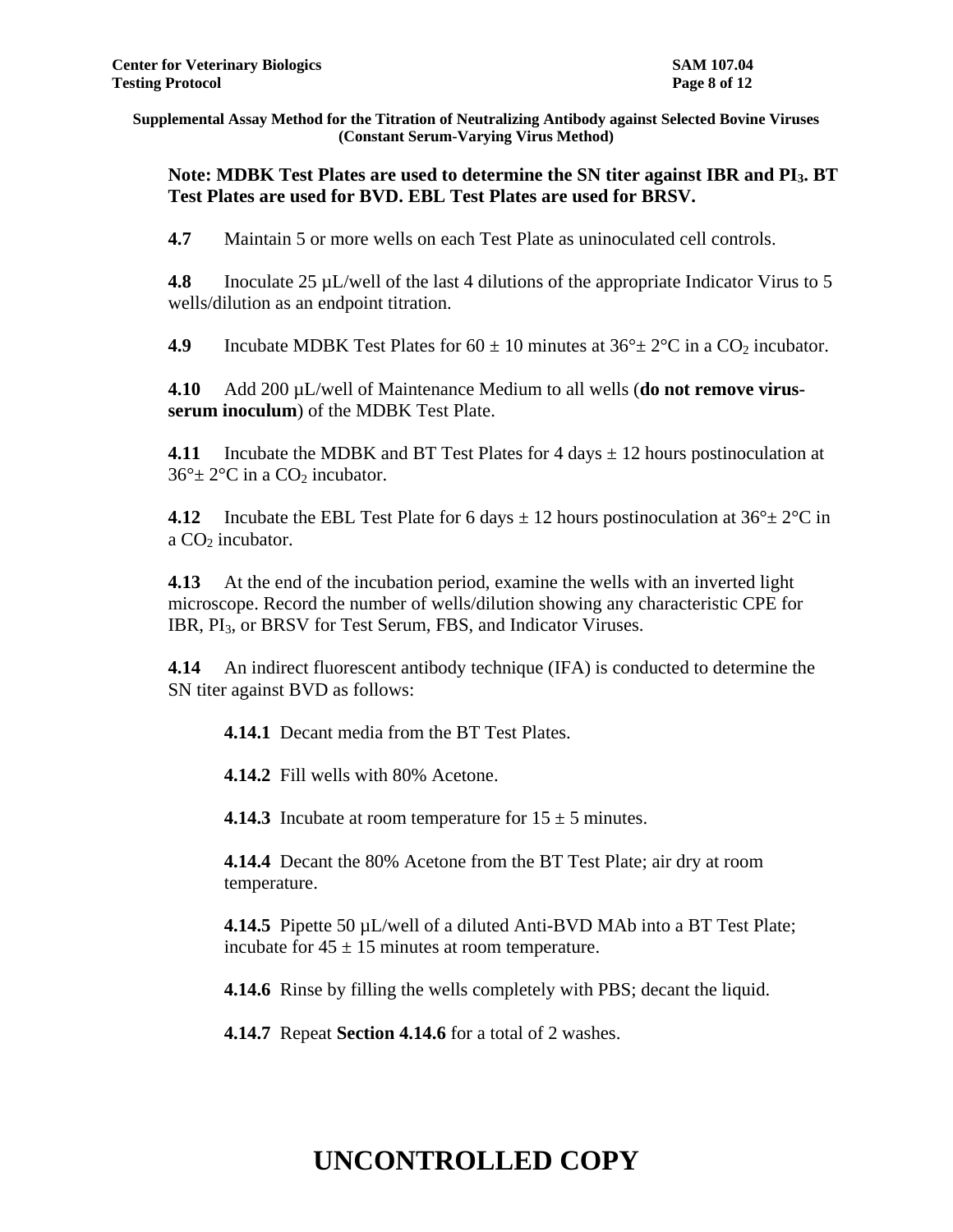**4.14.8** Pipette 50 µL/well of the diluted Anti-mouse Conjugate into the BT Test Plates; incubate for  $45 \pm 15$  minutes at room temperature.

**4.14.9** Repeat **Section 4.14.6** for a total of 2 washes.

**4.14.10** Dip the plate in DI, decant; allow to air dry or dry at  $36^{\circ} \pm 2^{\circ}$ C.

**4.14.11** Examine wells with a fluorescent microscope.

**4.14.12** A well is considered positive if typical cytoplasmic, apple-green fluorescence is observed.

**4.14.13** Record the number of wells/dilution showing any characteristic fluorescence for the Test Serum, FBS, and Indicator Virus.

**4.15** Calculate the  $TCID_{50}$  of the Test Sera, FBS, and Indicator Virus using the Spearman-Kärber method as commonly modified.

**4.16** The neutralizing ability is determined by subtracting the log of the titer obtained with the Test serum from the titer obtained with the Indicator Virus.

| Example: | $Log_{10}$ TCID <sub>50</sub> Indicator Virus titer       | 6.0          |
|----------|-----------------------------------------------------------|--------------|
|          | $Log_{10}$ TCID <sub>50</sub> titer with Test Serum - 2.7 |              |
|          | Neutralizing ability                                      | $=$ 3.3 logs |

## **5. Interpretation of the Test Results**

For a valid test:

**5.1** No visible contamination or serum toxicity should be observed in any well or any dilution of a Test Sera or the FBS.

**5.2** The titer of the FBS should be negative for neutralizing antibody against IBR, BVD, PI3, or BRSV.

**5.3** The endpoint titration of the Indicator Virus should fall within 2 standard deviations of its mean titer as determined by a minimum of 10 previous titrations.

## **6. Report of Test Results**

Record the neutralizing ability titers for the Test Serum on the test record.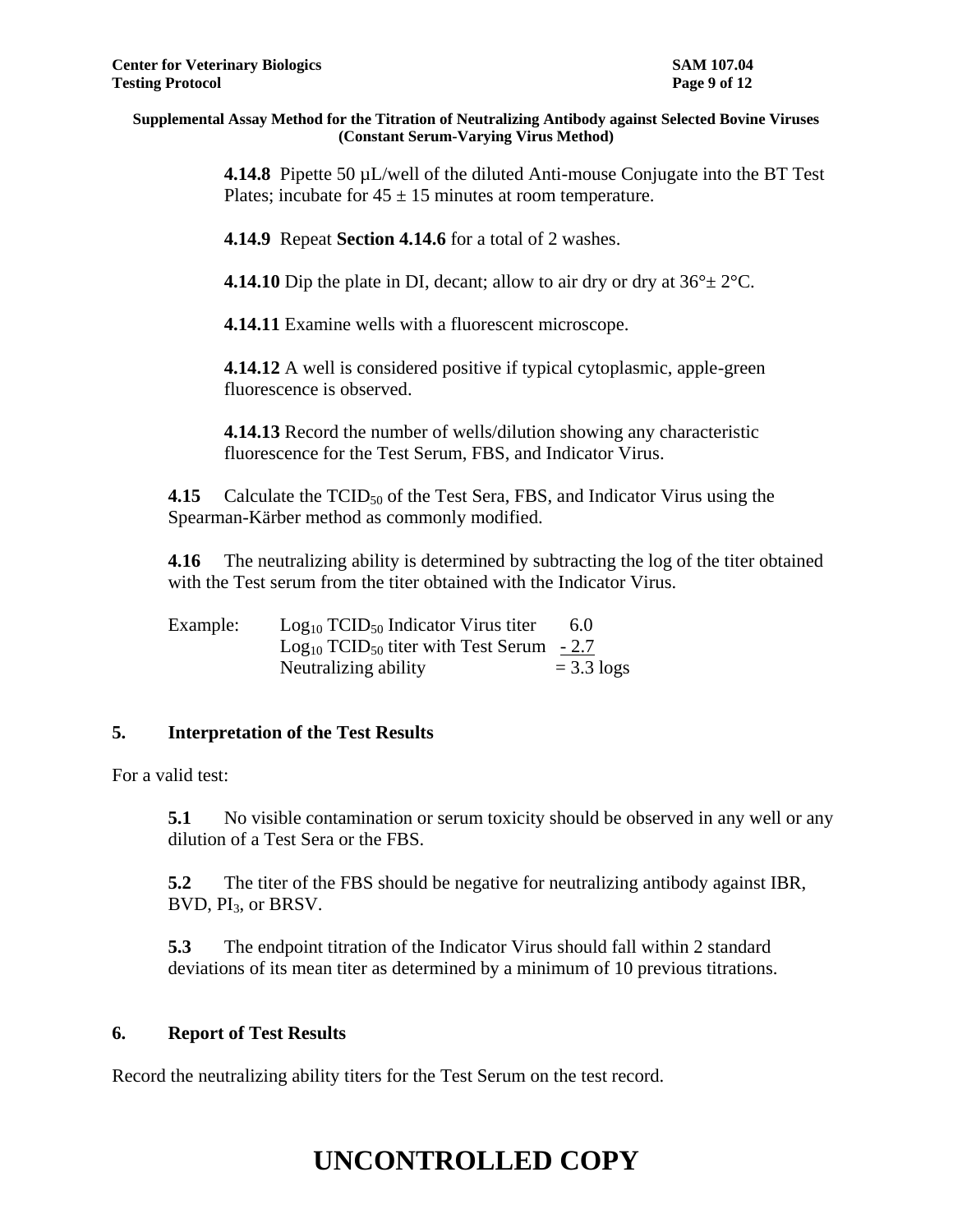## **7. References**

**7.1** Title 9, *Code of Federal Regulations*, parts 113.215 and 113.216, U.S. Government Printing Office, Washington, DC.

**7.2** Finney DJ. *Statistical Method in Biological Assay.* 3 rd ed. 1978. Charles Griffin and Co., London.

**7.3** Rose NR, H Friedman, JL Fahey, eds. *Manual of Clinical Laboratory Immunology*. Chapter 11: Neutralization Assays. 1986. ASM, Washington, D.C.

## **8. Summary of Revisions**

## **Version .04**

• The Contact information has been updated; however, the Virology Section has elected to keep the same next review date for the document.

## **Version .03**

- The Contact information has been updated.
- References to NVSL have been changed to NCAH throughout the document.

## **Version .02**

This document was revised to clarify the practices currently in use at the Center for Veterinary Biologics and to provide additional detail. While no significant changes impacting the test were made from the previous protocol, the following changes were made to the document:

- The Contact has been changed from Larry Ludemann to Joseph Hermann.
- The testing format has been changed from roller tubes and Leighton tubes to a 96well plate format.
- The terminology of identifying types of BVD has been changed from BVD Type I to BVD Type 1 and from BVD Type II to BVD Type 2, to conform to a common format.
- **2.2:** Bovine Turbinate cells have been substituted for embryonic bovine kidney cells for BVD Type 1 and Type 2 testing to conform to cells commonly used for BVD testing.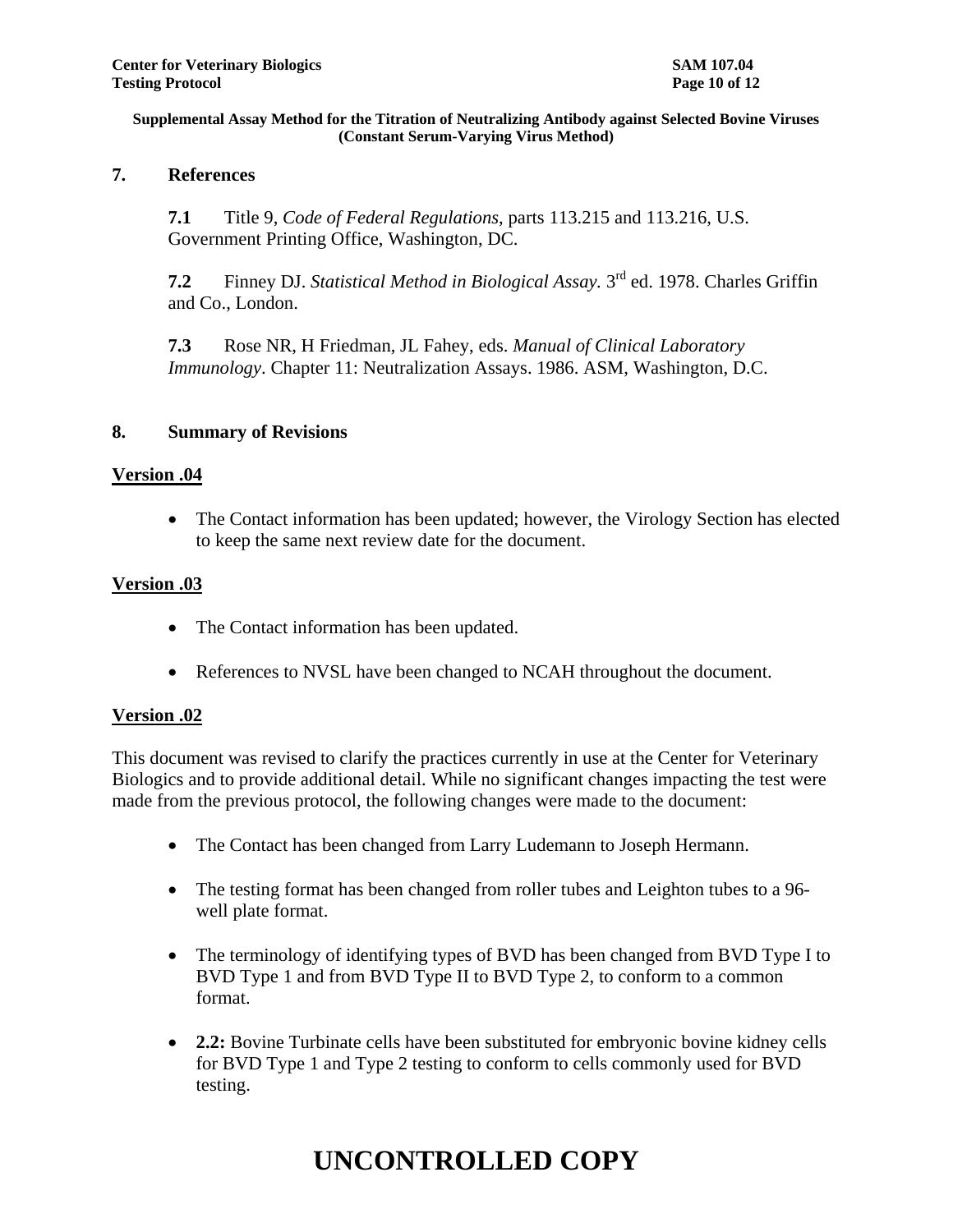- **2.2.3:** The description of antibiotics added to the Diluent Medium has been changed to reflect the antibiotics used. Penicillin and streptomycin have been replaced by gentamicin sulfate, and Amphotericin B has been eliminated from the formulation.
- **4.13:** The provision for conducting a hemadsorption test for detecting antibody against  $PI_3$  has been replaced by detecting antibody by CPE.
- **4.14:** The fluorescent antibody test for detecting antibody against BVD has been replaced with an IFA to allow the differentiation between Type 1 and Type 2 BVD antibodies. Indicator Virus has been added for clarification purposes.
- **4.15:** Indicator Virus has been added for clarification purposes.
- **4.16:** "The neutralizing ability is determined by subtracting the log of the titer obtained with the Test serum from the titer obtained with the FBS" has been changed to "The neutralizing ability is determined by subtracting the log of the titer obtained with the Test serum from the titer obtained with the Indicator Virus".